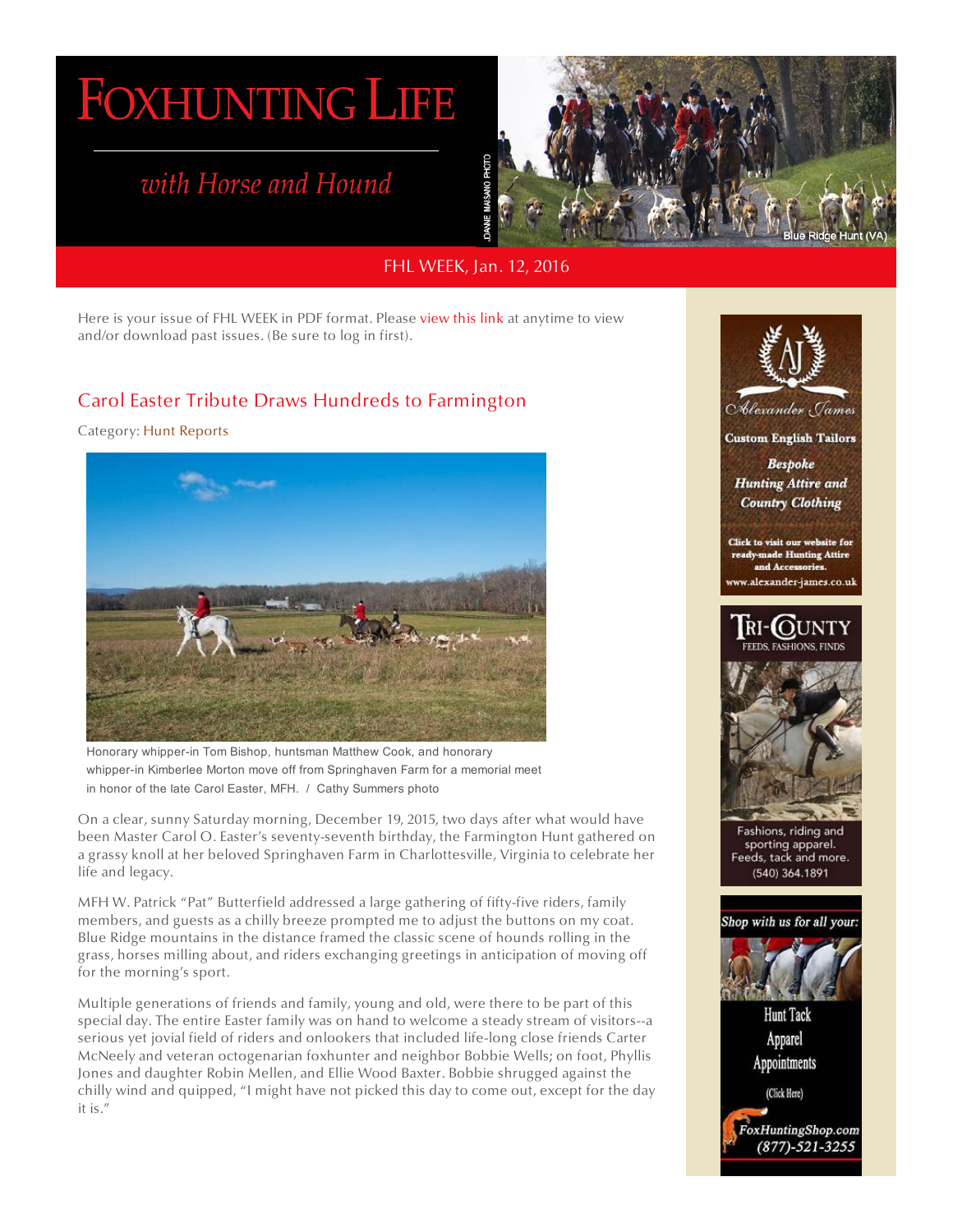

W. Pat Butterfield, MFH addresses the field. (l-r) Kay Butterfield, Jennifer Nesbit. Anita Vere-Nicoll, Pat Butterfield, Julie and Pippa Cook/Cathy Summers photo

Farmington Hunt leadership was well represented as Vice President Mark Thompson and wife Shelly rode their spotlessly matched grays alongside President Dr. Reynolds Cowles, greeting former colleague and Keswick foxhunter Dr. Greg Schmidt and many lifetime Farmington regulars like Muffin Barnes, along with Anita Vere-Nicoll, and professional foxhunter Jennifer Nesbit, who had enjoyed Carol's cheerful company since childhood.

Whether riding faithful mounts or borrowed steeds, in dusted off riding gear or top hats, shaggy ponies or spotlessly groomed and braided Thoroughbreds, all of us were united in the shared affection and respect for the memory of a dearly loved lady who passed away too soon on November 3rd. Pat, having served with Carol as Master of Farmington since 1995 remembered his friend with a voice held steady, saying, "We are here today, in her honor, doing what she loved to do best in the place she loved better than any spot on the planet."



The Springhaven ladies and their guests: (l-r) Sherlock "Stocky" Gillett, Devant Latham, Helen Hilliard, Anita Vere-Nicoll, Joy Crompton, Put Spaulding, Anne Horner/Cathy Summers photo

Huntsman Matthew Cook with about ten couple of Farmington's crossbred hounds rode toward Jumping Branch Farm, drawing a wooded covert along a well-hidden stream, less than a fraction of a mile from Garth Road near the Foxfield racecourse. I was not sure what kind of a hunt to expect this day. With such limited territory, how would we manage? In the heart of the Farmington Hunt, this area is now heavily restricted with residential development. Once a frequent venue for hunt fixtures, this area is less than ten miles from the University of Virginia. Despite open space protected by conservation easements, we have not hunted here in several years.

No sooner had these thoughts crossed my mind when lead hounds opened in full cry after a fox that ran through the heavy woods and thick underbrush and soon went to ground in a thicket behind the Jumping Branch residence. Hounds frantically bayed and scrambled just feet from where the field was standing in the Chestnut Ridge drive, bent on finding the hidden quarry. Whipper-in Kim Morton raced to stop any stragglers from getting to the heavily traveled road just ahead of us.

#### [Advertise here](http://www.foxhuntinglife.com/advertise-fhl)





**FOXHUNTING LIFE** 2016 Calendar **Shipping Now!** 



Virginia **Hunt Country Properties** 

> Middleburg Real Estate® 540-687-6321







Then and Now **Click for Coupon**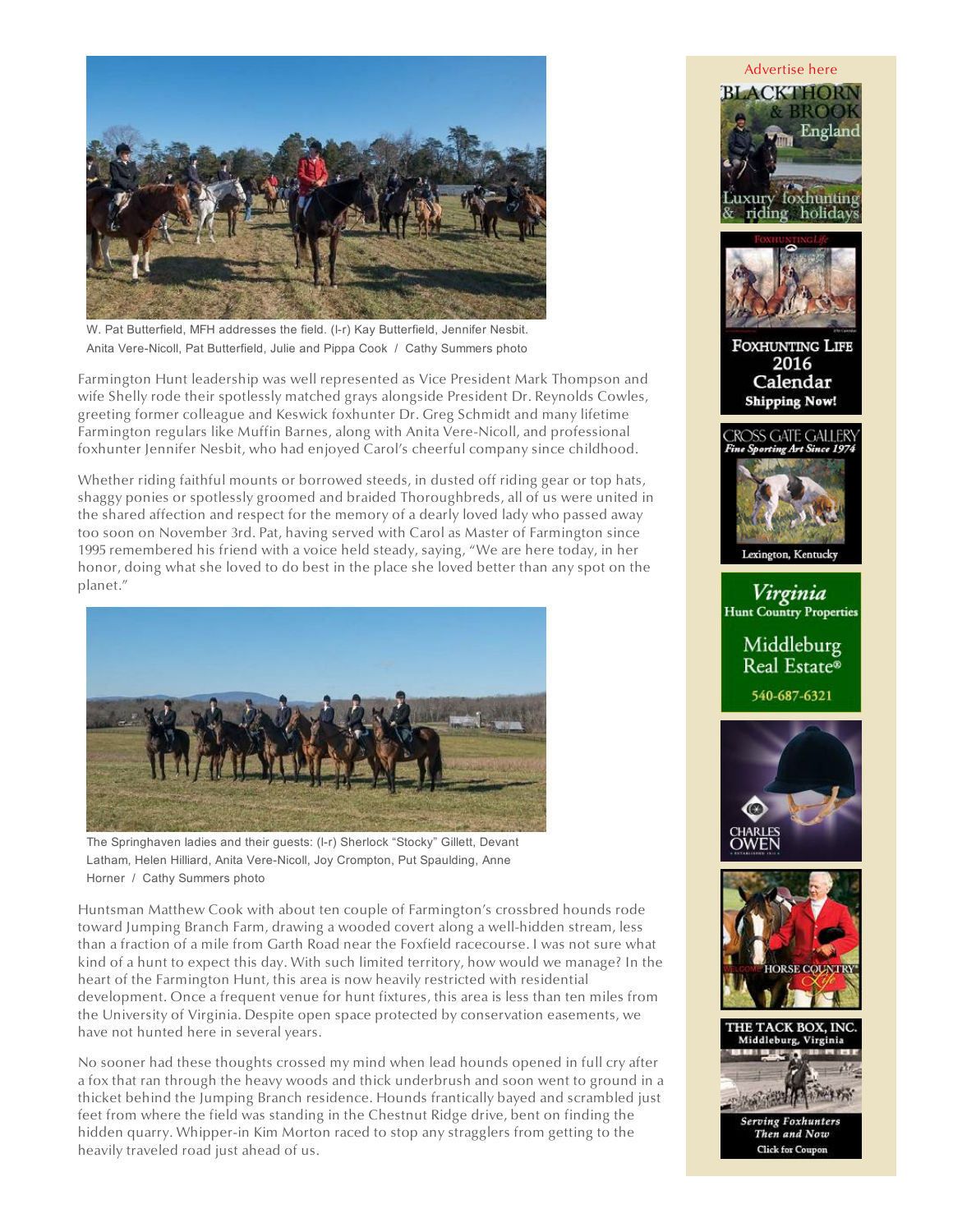Matthew shouted encouragement and praise to the rustling, snapping thicket. It was clear that they had denned a fox. "I never did see the hole," Matthew reported later, "but there had to be something in there." To the fields' further excitement, three deer crashed out of heavy honeysuckle and blackberry thorns into the tightly grouped waiting riders just as the hunt proceeded to move on. With no time to waste, Matthew and staff gathered up the hounds to draw towards the neighboring farm, (Harry and Jeanie Burns') Darby's Folly.

Soon hounds were working every patch of woods and sheltered streambed, steadily checking everything along the ground behind the Burns' house and heading dangerously towards Garth Road again. In the nick of time, to the combined relief of our Field Masters and no doubt the hard working whips, hounds turned back, this time working the opposite side of the stream moving away from the road towards the Carr's farm near the Barracks, (home of Tom and Claiborne Bishop and the UVA equestrian team, located only a few miles from the city limits.)



The first field at Springhaven with (l-r) Shelly Thompson, Joy Crompton, Anita Vere-Nicoll, Stocky Gillet and the field / Cathy Summers photo

 Just as scenting conditions seemed to be getting worse, the wind shifted. A hound opened, answered by several others in gathering chorus. I spotted what looked like the shadow of a very large red fox scurrying under a line of cedars only a few hundred yards ahead of the lead hounds. Off in the distance a screaming "Halloah" from a whip indicated what appeared to be a brace of reds heading off behind Burns' cow field to the edge of David Carr's pastures and on the Mercer Garnett's twin silos.

Close behind the pack in full cry, we did our best to keep up, sliding down hills slick with recent rains and cow paths. No sooner had we got rolling than a bottleneck ahead stopped the field on the farm path below Garnett's land. Ahead of us, whipper-in Carolyn Chapman was separated from the pack by one hopelessly entangled configuration of wire and blocked farmyard gates. Kip Holloway, off her horse and wrestling with a gate to try to get us through yet another broken gate, let Carolyn pass as we listened by radio to an excited report from road whips B.J Korol and April Fletcher who had just viewed a fox away crossing Woodlands Road (not far from Jan Spink's therapeutic riding stable and Polaris farm.)

Back behind the Winn property and Garnett Farm barnyard we were running out of options with no way to follow. Rather than risk getting stuck in a field with no known exit, hilltopper Field Master Liz King and second flight leader Kip Holloway opted to wait it out. Farmington Beagles Master and former Farmington Hunt MFH Sherry Buttrick, who had caught up on foot together with photographer Cathy Summers, offered invaluable assistance maneuvering off-hinged gates and downed electric wire gaps. Confusion ensued as a herd of nervous mother cows with calves and a bull bellowed displeasure and crowded close. As Matthew made his way through the Carr property towards us it was getting near the time to head back home for the service and breakfast planned to begin at 1:00 pm.



Dog and Horse Fine Art





**Custom Hunting Attire** 540-514-9565

#### **Masters/First Flight Horse**

Thoroughbred, 16.1hh, 12<br>
year old gelding, bay,<br>
"made" experienced<br>
hunt horse<br>
hunt horse<br>
Asking \$5,000 Canadian<br>
Please contact<br>
Alastair Strachan: astrachan@trebnet.com<br>or tel: 416 346-9500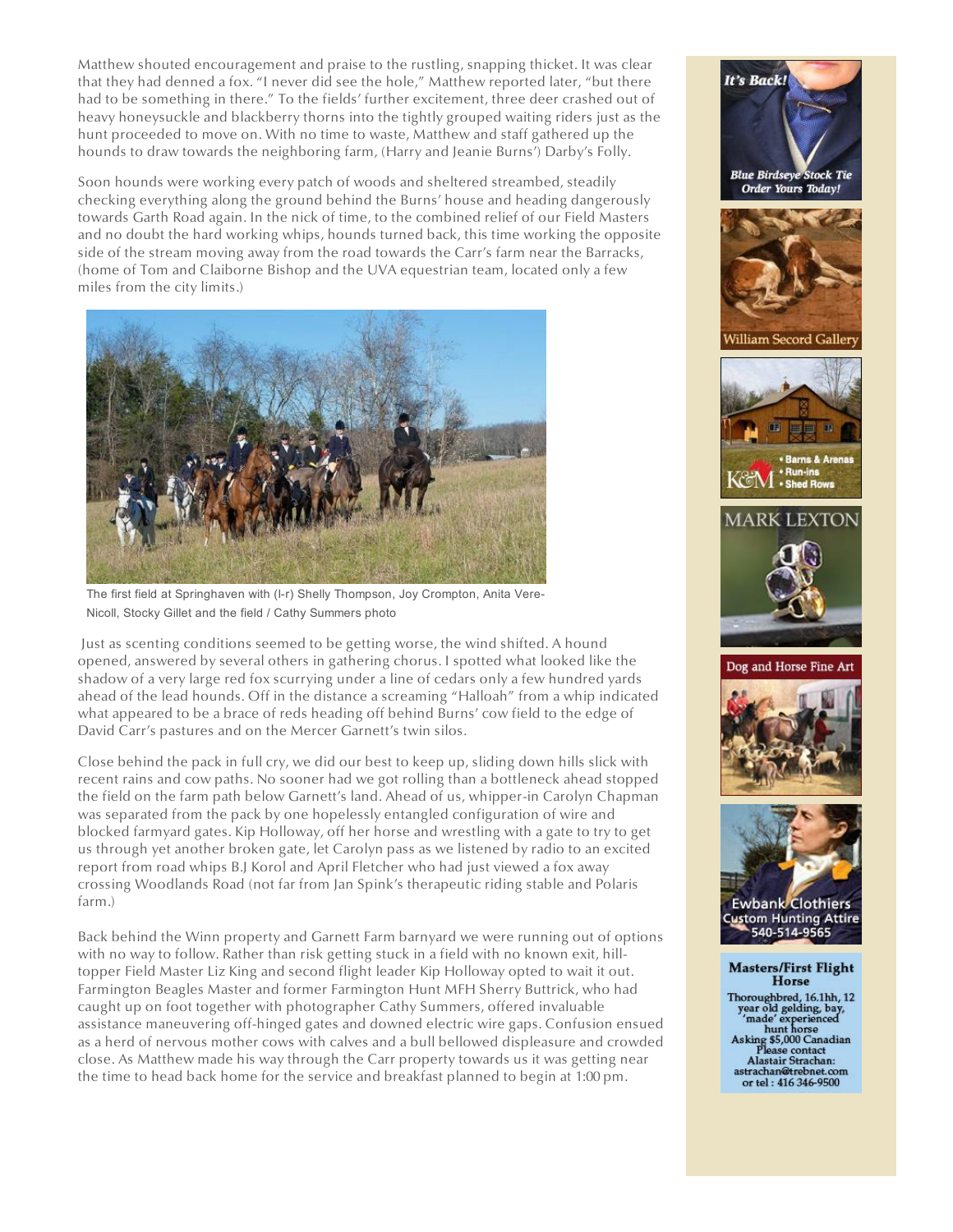

Heading home: (l-r) huntsman Matthew Cook, honorary whippers- in Carolyn Chapman and Deborah Wray / Cathy Summers photo

With hounds successfully gathered and hunting the familiar route toward home, Matthew and the hounds led the way back to Springhaven, following familiar routes that had been so often hunted by his predecessors. I recognized landmarks along the way that brought back happy memories of Carol's active riding years in the '70s and '80s. It was just as she would have wanted: so many people she had shared this land and this sport with over the decades all came back to life as if she were there. This was a ride home she had undoubtedly followed hundreds of times before us. Through the open hay fields we returned, winding along through the hardwood grove behind her barn sending squirrels skittering away through the leaves as we passed the stable yard. Down the farm road, high on the hill, gleaming in the mid day sun rose an enormous white tent with towering peaks like a cathedral. It was a perfect setting for the service and reception that followed the hunt, with hundreds of friends of the Easters who came to pay their respects.

The Reverend Dale Dealtrey conducted a brief service with an opening prayer and a familiar hymn, "For All the Saints," sung by the congregation and accompanied by local country music notable Duke Merrick and his band. Carol's daughter-in-law Page Easter read a wonderful poem by Elizabeth Frye that reminded all of us that Carol's spirit is still with us in the nature and land that surrounds us. Peter, Carol's husband of fifty-six years, delivered a touching eulogy with memories of their life together, reminiscing how they "sold their souls" to settle at Springhaven in the early '60s and raise their family, appreciating her love and care of their three children, and their grandchildren, as well as reminding us of Carol's many hours of community service and civic accomplishments with the Martha Jefferson Hospital, the Virginia Trail Riders Association, and her decades of leadership with the Farmington Hunt.

"[Carol] had so many friends in so many places, and her life touched people in all her areas of interest," he said, "as you can see just by looking around you." He thanked everyone who had helped take such good care of the farm and her horses during the last years of her life that were challenged by illness, especially her close friend and Joint-MFH Joy Crompton and farm manager Santos Lopez, as he looked out on a sea of familiar faces that included her grandchildren and a multitude of family friends who had traveled from near and far to say goodbye.